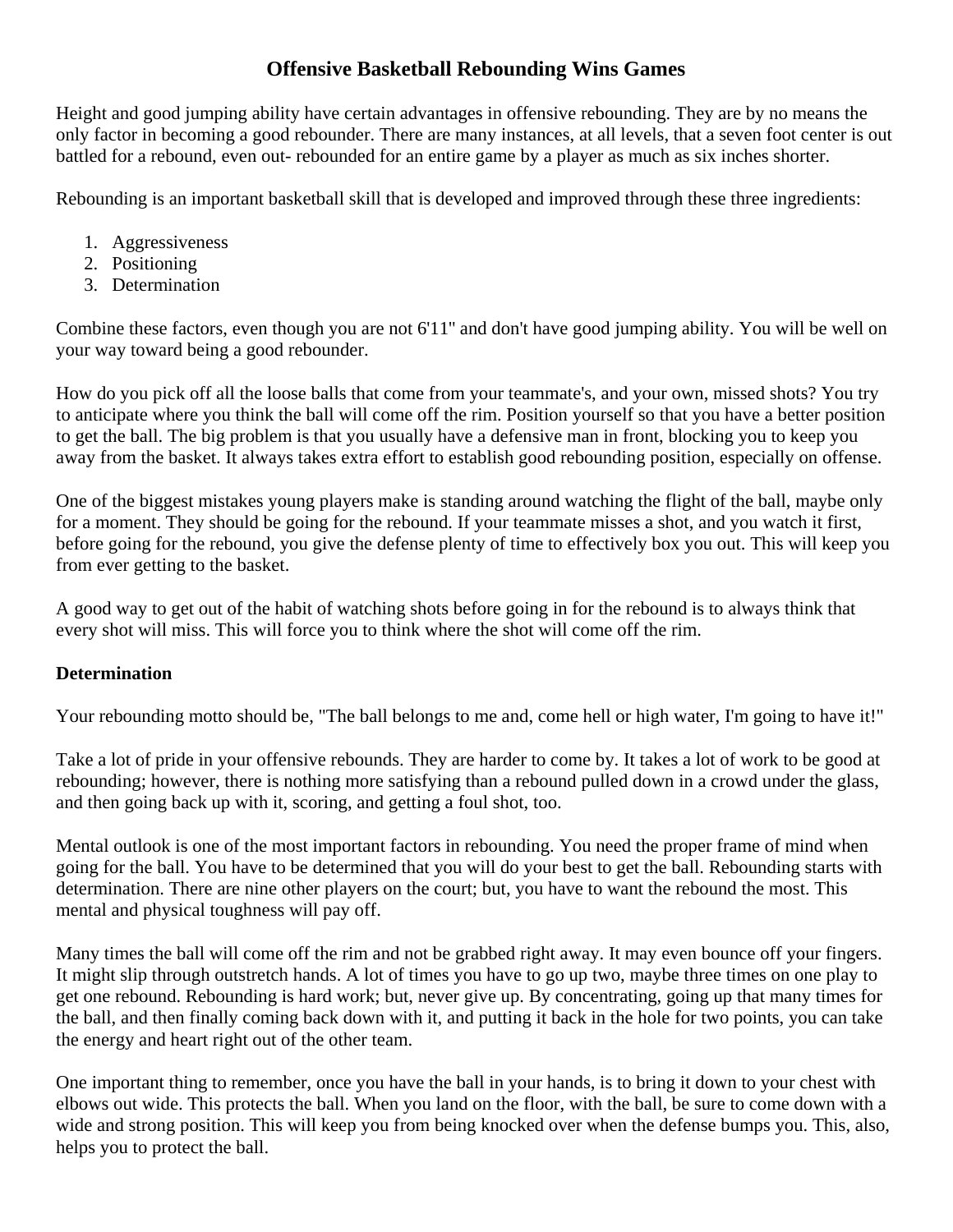If you are in a crowd, under your offensive board, the tip-in is a good thing to use. Even if you miss, you are keeping the ball alive. Even if you can't get it with your second and third effort, perhaps a teammate might.

#### **Positioning**

Positioning for offensive rebounds is important. A good strong position is the secret of both offensive and defensive rebounding. First of all, you have to reach that spot in the lane where you think the ball will come down. Don't get too far under the basket. You don't want to be too far away from the rim, either.

Once you are here, you must be able to hold your position for two or three seconds. Keep low with knees bent, and legs wide to provide a large and strong base. This will keep you from being pushed out of position by the defense. Your back should be slightly bent forward and your arms at a 45-degree angle over your shoulders. By holding your arms like this, the defense will not be able to hook you and pin your arms at your sides. Do all these things and you will be in a good position to rebound.

Another thing you should always remember, don't try to dribble the ball when you grab a rebound and come back down to the floor. Immediately go back up strong to the basket.

#### **Aggressiveness**

The painted area is one of the most physical places in the world of sports. When you are there, your job is too rebound. Be prepared to be elbowed, shoved, pushed, or even knocked to the floor. That's the nature of the game. If you are not willing to take the pain, you will never develop into a rebounder.

Even though it is so physical in the paint, even in high school, you must be extremely aggressive to get in there and rebound. Whenever you are blocked out by your defensive man, keep moving around and try for a better position.

Quickly note where your teammate has shot from. Tell yourself, "That ball is not going in!" Then, move in aggressively for rebounding position.

Remember that 75 percent of all missed shots go in a direction away from the shooter. Generally, the further away the shooter is from the basket, the higher and further out the ball will bounce. Shots taken from the side have a tendency to bounce to the opposite side. Shots taken straight on at the basket will generally bounce straight back to the shooter.

Study the way your teammates shoot. Note the type of arc the give their shots. This will tell you approximately where you can go for the rebound.

#### **How to Go for the Offensive Rebound**

There are many simple moves you can make that will help you to become a good rebounder. Make yourself aware of them and use them in practice and games.

## **When Not Blocked Out**

If your defensive man is facing you, when a shot is taken, and hasn't begun to block you out, take a strong step in one direction. Make a head and shoulder fake at the same time. Follow this with a change of direction and a change of pace to go over him.

#### **When Blocked Out**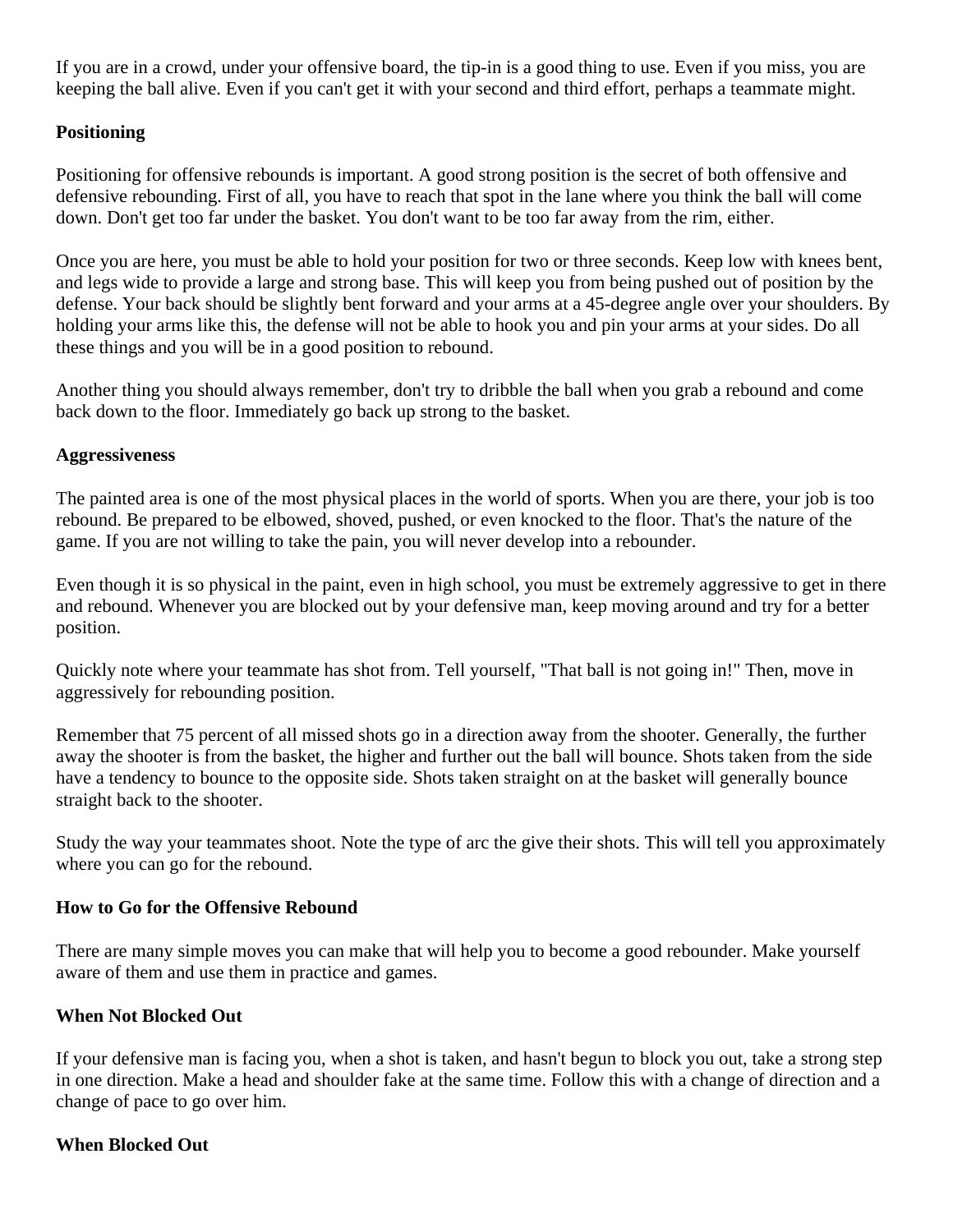If your defensive man has effectively blocked you out, lean on the middle of his back with your shoulder. Using his back as the pivot point, make a reverse by actually rolling around his back, placing your lead foot in front of his feet. If you do this correctly, you will end up in front.

### **Over With The Arms**

Another trick to use if you find your defensive man beside you on a rebound is the old "hook the arm" trick. When your defensive man has his arms raised, raise your arms and hook one of them over the crook of his arm and push it down. As you do this, step in front of him and take his position. If you can't get in front of him, at least try to get parallel with him. Tip with your other hand. It may surprise you, how high you can reach. At least, you will have a better shot at keeping the ball alive.

## **Rebounding Drills**

On a strictly physical level, rebounding is an explosive act that involves the contracting and tensing of the leg muscles. Then, jumping upward by straightening out those muscles. The higher you can jump, the better your chance of getting the rebound. Not everyone has natural jumping ability; however, everyone can improve what jumping capabilities he possesses. The following drills will help you improve your jumping ability and lateral movement.

#### **Leg Bounds**

This drill will develop strong muscles in your upper legs. This gives you the explosive power needed to leap quickly and continuously. The drill goes like this:

- 1. Stand at an end line with your legs together.
- 2. With your arms at your sides, bend your knees until you are in a half-squat.
- 3. Jump out as far and as high as you can, thrusting out your arms and straightening your body.
- 4. When you land, end in the same crouched position and take off again with your next bound.
- 5. Continue these bounds until you reach the far end line.
- 6. Grab a ball and shoot 10 free throws, then bound back.
- 7. Start by doing this once, then gradually increase the number until you can do it five times each session.

## **Squat Jumps**

This drill will develop tremendous leg strength. Remember to jump as high as possible on each jump. Perform the drill as follows:

- 1. Stand with your feet shoulder's width apart.
- 2. Put your hands behind your head, lacing the fingers of your hands together.
- 3. Drop to a half-squat position and then explode upward as high as possible. Keep your hands behind your head.
- 4. When you land, begin the squat-and-jump process all over again. Continue until you have completed 25 jumps. This constitutes 1 set.
- 5. Do 3 sets and shoot 10 free throws between sets.

## **String Jumping**

This drill will help develop quickness, endurance, and power in your legs. Perform this exercise as follows:

1. Place two chairs about four feet apart. Tie a string between them, about 12 to 18 inches off the floor.